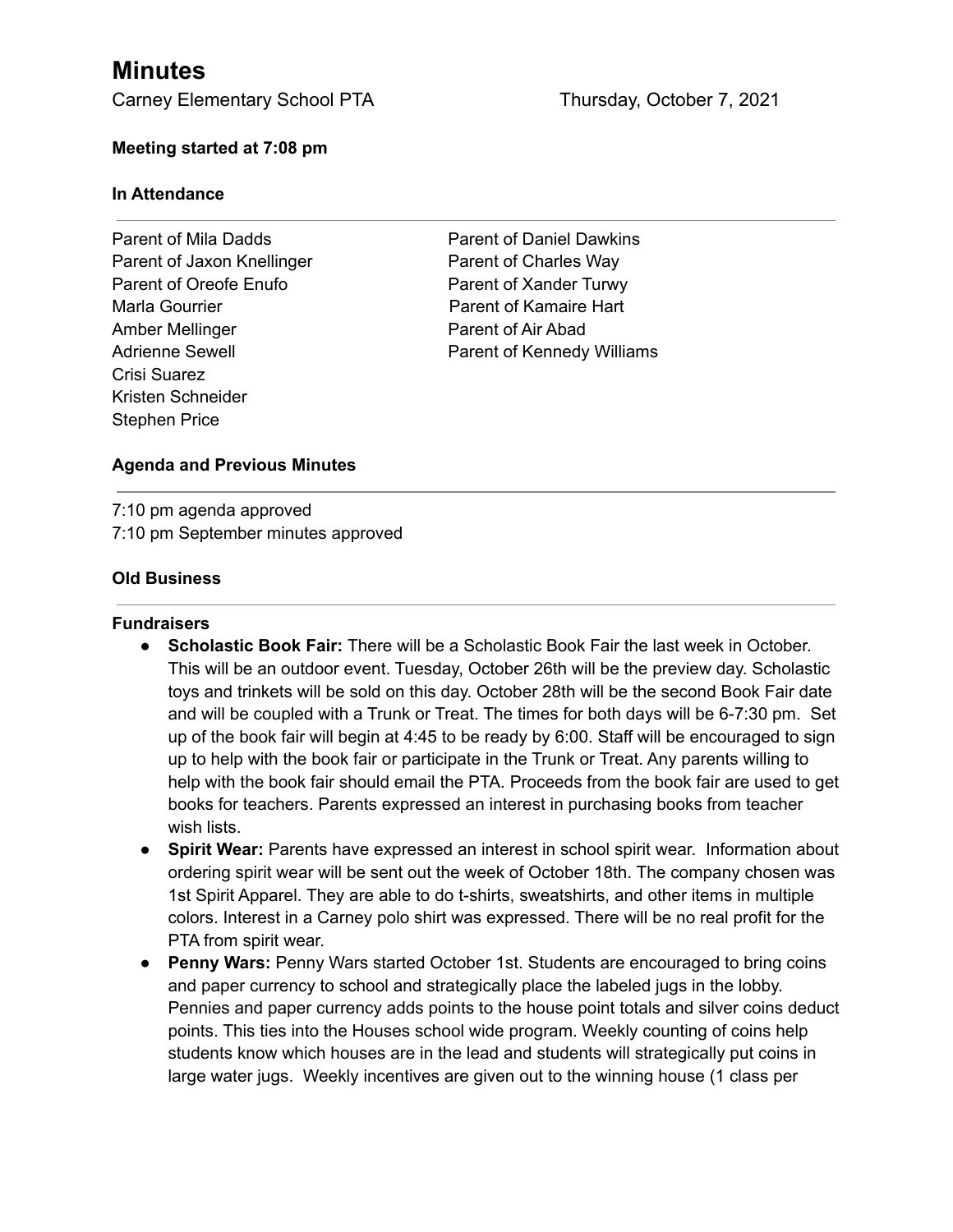grade level). Week 2: popsicle and paper airplane building activity, Week 3: popcorn and a show, Week 4: pizza party in the courtyard.

- **World's Finest Chocolate:** This fundraiser will be structured by having parents pay for boxes of chocolate in advance. Families can sell the chocolate at their leisure.
- **●** There will be at least two **Spirit Nights** (dates to be determined) this year. The two discussed were Chick-fil-a Night and Das Bierhalle. Additional Spirit Night venue suggested was Pizza Johns. Suggestions for other venues can be sent to the PTA, but distance from the school community should be considered.

## **New Business**

- **● Future fundraisers: Scentco company**, This is in lieu of doing the annual Holiday Shoppe. Families can order a variety of scented items for holiday gifts and items will be shipped directly to the customers' homes. These items could also possibly be used in the future for a Valentine's Day fundraiser. Another possible fundraiser idea is for students to pay a dollar and get to wear spirit wear.
- **● Audit Committee:** PTA financial records are audited yearly. This audit needs to be completed for last year's books. PTA needs about 3 people to be on this committee to complete the audit. The audit cannot be completed by any of the executive board members or the principal. Information was shared so that the committee has time to complete the audit by July 1, 2022.
- **● Needs for school:** Mr. Price highlighted some needs for the school which include child sized masks (county provided ones don't fit) and the need for additional sports equipment for recess bags. The PTA can publish a teacher wish list for classroom and school donations but the county will not permit teachers to create their own wish lists. 5 Below or other businesses may also be willing to participate.
- **● Business Partnerships with Carney:** Carney is always looking for additional business partnerships. At the moment, the following businesses contribute to Carney Elementary-Weis Market, Tim's Automotive, Safeway, Jerry's Chevrolet, and Target. If families are aware of other businesses who would like to donate to Carney, please email the PTA for a donation letter.
- **● October is National Principal's Month**
- **● School Pictures:** Carney was scheduled to have school pictures taken by Lifetouch this month. It was cancelled due to Covid with the photographers and staff. New date for pictures will be forthcoming.
- **● Parent Volunteers:** There are several parents willing to volunteer their time to help teachers but were wondering about Covid protocol. Mr. Price mentioned that because our area is considered a "red" (high transmission) area, that at-home help is preferred. This would include cutting and prep work for teachers. A suggestion was made to have a small group of parents come after school hours to do copying and laminating for teachers. Mrs. Mellinger would help coordinate this if the staff would like to have volunteers copy and laminate. Parents are encouraged to reach out to the teachers to see what help could be needed. Parents are encouraged to collaborate either by class or